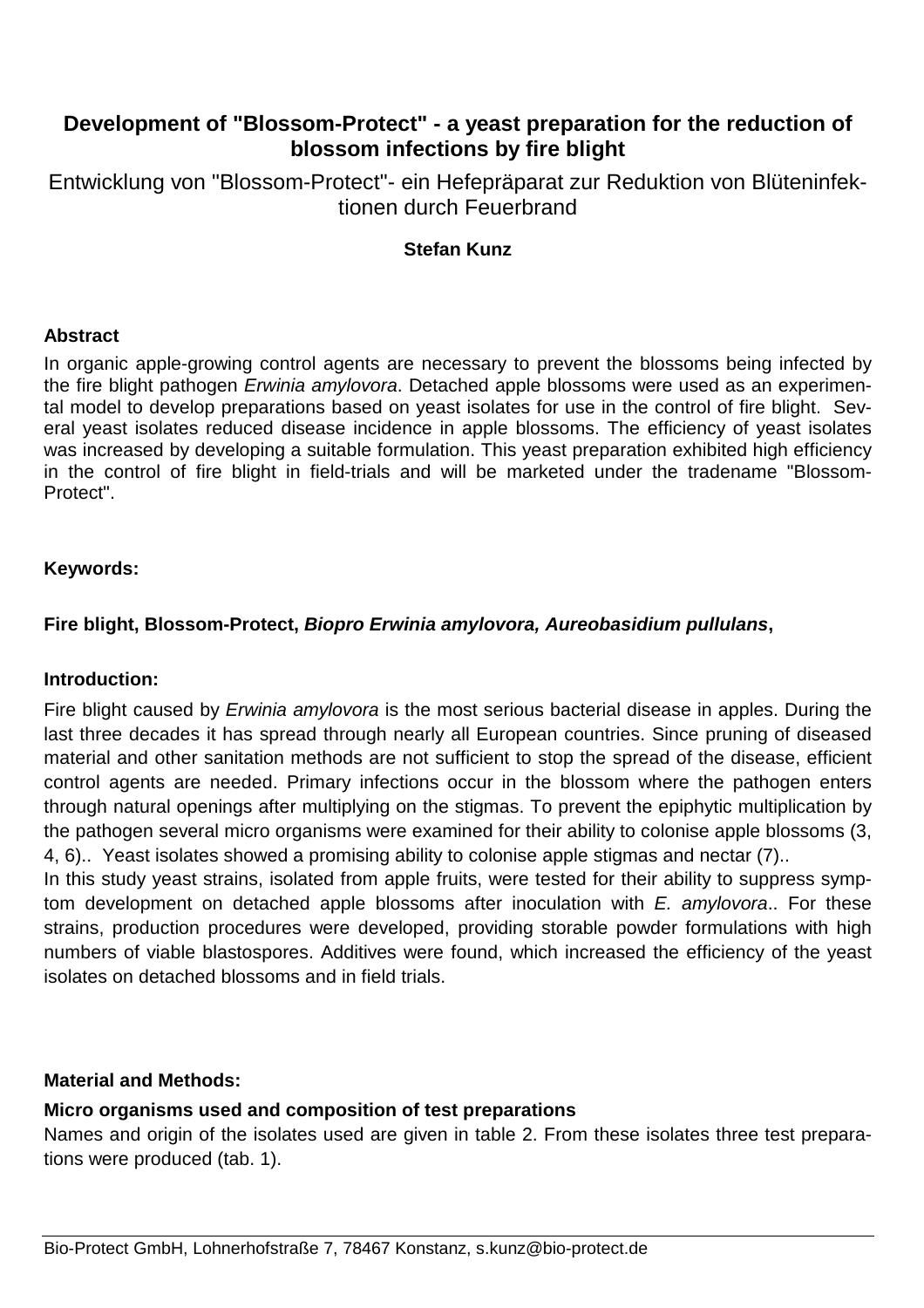| <b>Name</b>         | Microbial strains (spores/g)                      | <b>Formulation</b> | Conc. for appli-<br>cation (%) |
|---------------------|---------------------------------------------------|--------------------|--------------------------------|
| BIOPRO <sup>®</sup> | $BsBD170 (2x10^{10})$                             | <b>WP</b>          | 0,1                            |
| <b>BPAxxx</b>       | ApCF10 $(1x10^{10})$ + ApCF40 $(1x10^{10})$       | <b>WP</b>          | 0,2                            |
| <b>BPASxxx</b>      | $ApCF10 (1,5x10^9) + ApCF40 (1,5x10^9)$ WP+buffer |                    | 1,3                            |

 **Table 1:** Composition of Test- preparations

## **Reduction of fire blight symptoms on detached blossoms**

An in vivo test-system with detached apple blossoms was established according to Pusey (6, 7). From January to August apple trees (`Gala`) were stored at 2°C in the dark. Weekly a group of trees was transferred to the greenhouse to force them to bloom.

The blossoms were cut and maintained with cut peduncle submerged in 10 % sucrose solution in plastic racks (23°C, 100% rH). Blossoms were spraye d with a suspension of E. amylovora (10<sup>6</sup>) cfu/ml) in water until runoff. Dependant on the experiment, treatments were sprayed 24h before, 1h after or 22h after inoculation. The number of blossoms with bacterial ooze at the peduncle was counted 6 days after the inoculation.

## **Reduction of fire blight symptoms on blossoms taken from a field trial**

The field trial was performed on the variety `Jonagold` and was arranged in a completely randomised block design with 4 replicates per treatment. Applications were timed according to the development of the blossoms and the infection risk predicted with the Maryblyt model. An infection risk day was predicted for the 29<sup>th</sup> April. Therefore, the first application was made on  $28<sup>th</sup>$  April when approx. 50% of the blossoms were open. From the  $4<sup>th</sup>$  May onwards the temperature necessary for infection was reached. On the  $6<sup>th</sup>$  May the second application was made, when approx. 95% of the blossoms were open, as rain was predicted for the following days. During blossoming (26.04.03- 08.05.03) no other pesticides were applied in the test orchard. The orchard was controlled for fire blight symptoms regularly from the end of July.

To see, if the blossoms were protected by treatment at a certain time, 4x24 blossoms per treatment were cut at the 28<sup>th</sup>, 29<sup>th</sup>, 30<sup>th</sup> of April and the 5<sup>th</sup> and 6<sup>th</sup> of May and inoculated with E. amylovora in the laboratory as described above.

## **Results:**

## **Reduction of fire blight symptoms on detached blossoms**

The ability of bacterial or yeast isolates to reduce fire blight symptoms was determined on detached apple blossoms. The microbial strains were cultivated in shake cultures and applied to the blossoms 24h before inoculation. The yeast isolates were more effective in reducing fire blight symptoms than the bacterial isolates (tab. 3). It was possible to develop production procedures for ApCF10 and ApCF40 resulting in storable powders with a high number of viable blastospores. SrCF35 was not appropriate for mass production. Therefore ApCF10 and APCF40 were used for further testing and to mix test preparations.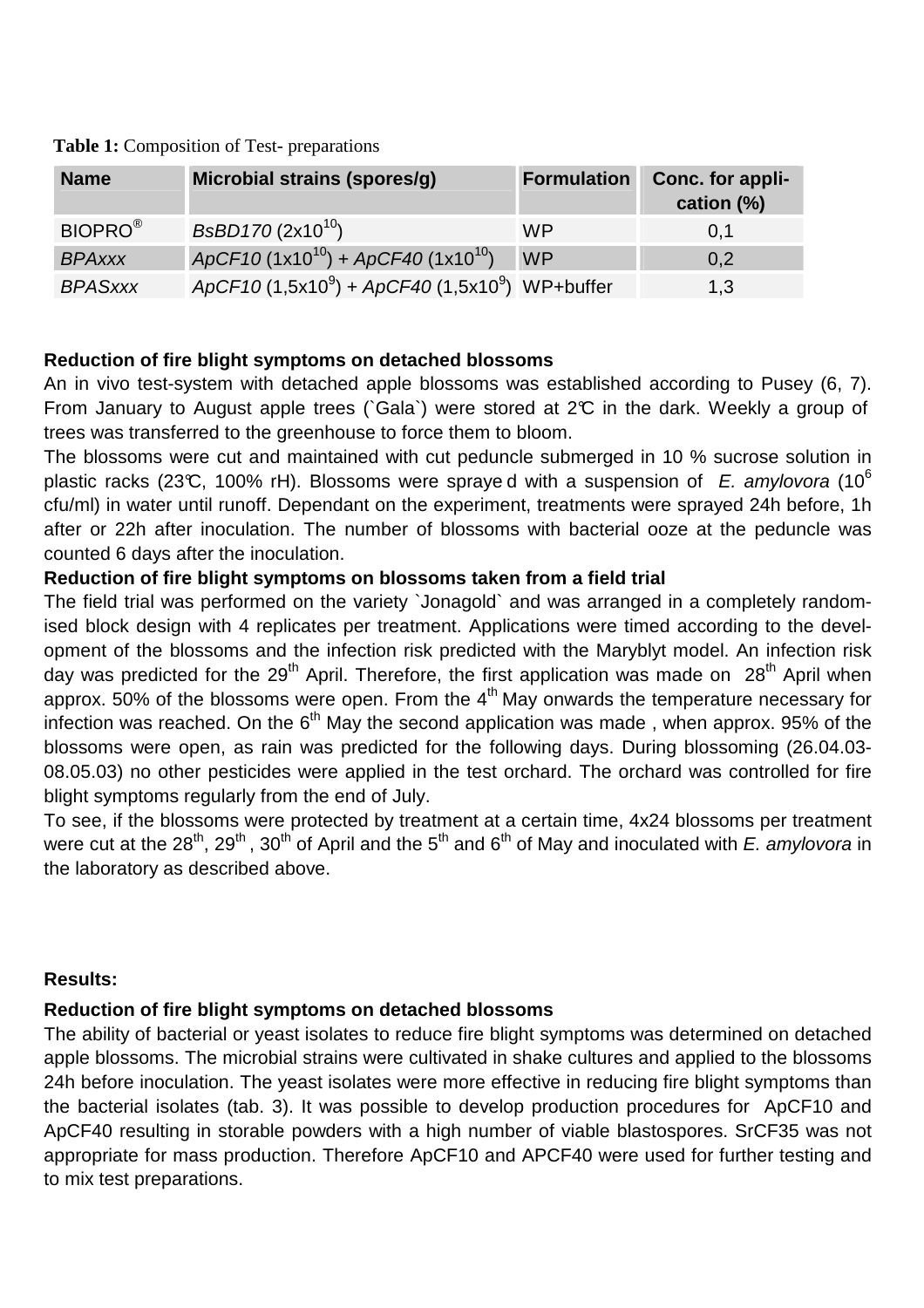**Table 2:** Reduction of fire blight symptoms on detached apple blossoms by different microbial strains or streptomycin. Bacteria (10<sup>8</sup> cfu/ml) or yeast (10<sup>7</sup> cfu/ml) was suspended in water and sprayed on the blossoms 24h before inoculation with *E. amylovora* ( $10^6$  cfu/ml).

|                 | <b>Name</b>     | <b>Species</b>                    | Origin                      | No. *          | <b>Reduction of</b><br>symptoms (%) |
|-----------------|-----------------|-----------------------------------|-----------------------------|----------------|-------------------------------------|
| <b>Bacteria</b> | <b>Bs BD170</b> | <b>Bacillus subtilis</b>          | <b>BBA, Darmstadt</b>       | 8              | 60                                  |
|                 | Bs Hg77         | Bacillus amyloliquefa-<br>ciens   | University of Kon-<br>stanz | 2              | 67                                  |
|                 | <b>Ra</b> 39    | Rahnella aquatilis                | <b>BBA, Darmstadt</b>       | 2              | 64                                  |
| Yeast           | Ap CF10         | Aureobasidium pullu-<br>lans      | University of Kon-<br>stanz | $\overline{2}$ | 88                                  |
|                 | Ap CF40         | Aureobasidium pullu-<br>lans      | University of Kon-<br>stanz | 6              | 93                                  |
|                 | $Sr$ CF35       | Sporobolomyces<br>roseus          | University of Kon-<br>stanz | 3              | 79                                  |
| Antibiotic      |                 | Streptomycin-sulfat<br>$(0,02\%)$ |                             | 6              | 89                                  |

\* No. of experiments



**Figure 1:** Reduction of fire blight symptoms by different test preparations on detached apple blossoms. The blossoms were treated 24h before, 1h after or 22h after the inoculation with E. amylovora (1x 10 $^6$  Zellen/ml). BPASxxx was not examined at 24h before inoculation.

Biopro reduced fire blight symptoms on detached apple blossoms by 60%, when applied 24h prior to inoculation with E. amylovora whereas BBAxxx reduced it by 92% and streptomycinsulfat by 86% when applied at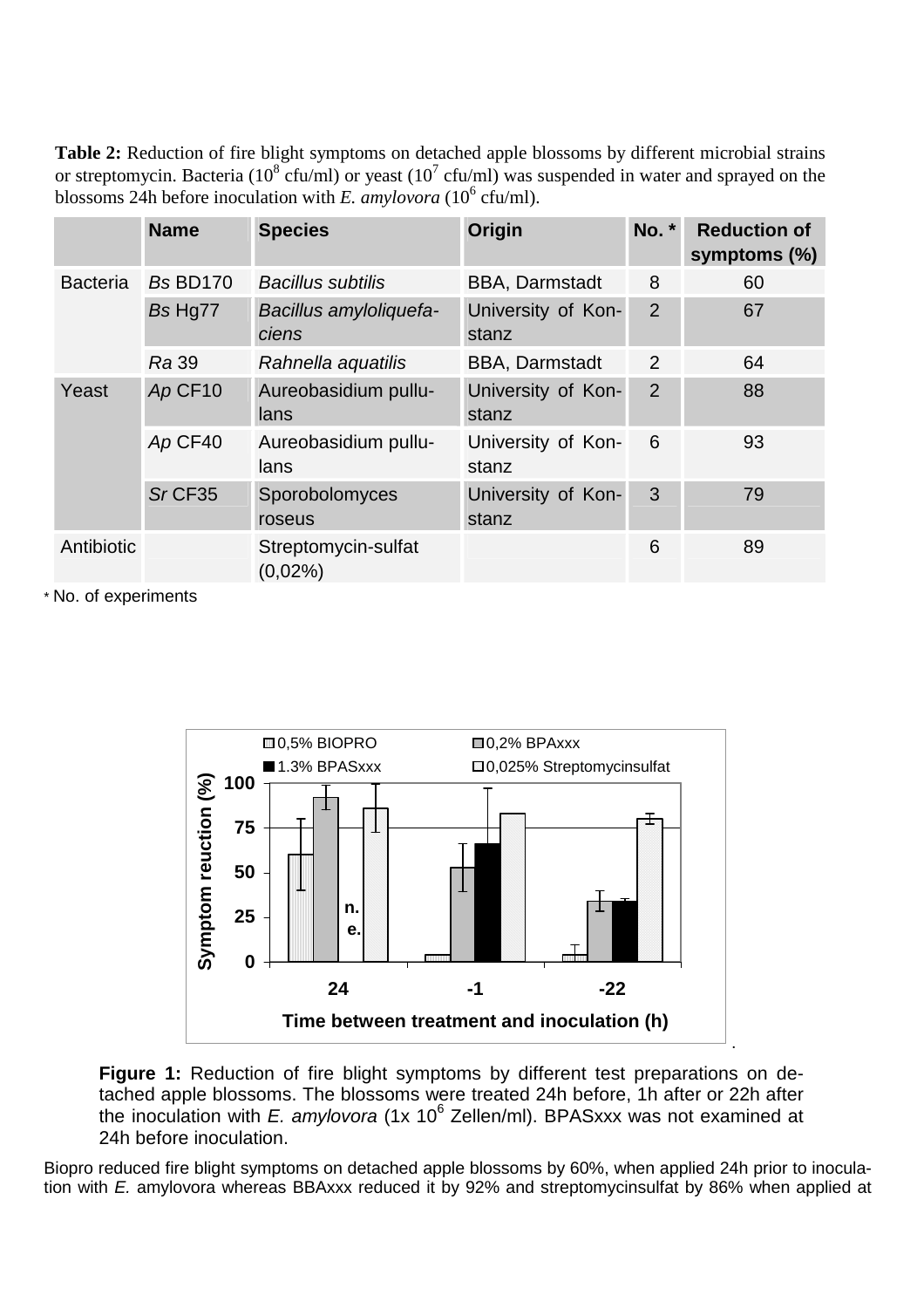the same time (fig.1). The treatment with BPAxxx 1h after the inoculation led to a symptom reduction of 53%. Additives in BPASxxx, which made the application suspension acidic, increased the symptom reduction to 66%.

Following the Maryblight model E. amylovora needs a growth phase on the stigma characterised by a sum of degree hours (> 18,3°C) of 110. The incubation of the blossoms at 23°C for 22h leads to a sum of degr ee hours of 103. Applications at this time with BPAxxx or BPASxxx reduced disease symptoms by approx. 30% whereas a treatment with streptomycin was more efficient (fig. 1). This shows, that the yeast preparations were able to prevent the growth of E. amylovora on the blossom surface, but were not able to prevent infections after the pathogen was able to multiply on the stigmas.



#### **Reduction of fire blight symptoms on blossoms taken from a field trial**

**Figure 2:** Reduction of fire blight symptoms on blossoms taken from the field trial by 0,2% BPAxxx or 1,3% BPASxxx. The Application was done at the marked dates (X). Per sampling date and treatment 4x24 blossoms were cut, put in 10% sucrose solution and inoculated with E. amylovora in the laboratory. After 6d incubation (23 $C$ ; 100% rH) blossoms with bacterial ooze at the peduncle were counted. The columns indicate the symptom reduction in comparison to the untreated control. Infection risk days (Maryblight) are marked with I.

In the test orchard no fire-blight symptoms were found in 2003. One reason for this, is that on  $6<sup>th</sup>$ May, 100% of the blossoms were already open and infection risk days did not occurr until  $8<sup>th</sup>$  May (fig. 2).

The artificial inoculation of the detached blossoms taken from the field trial shows, that the yeast preparations BPAxxx und BPASxxx reduced the fire blight symptoms noticeably (fig.. 2). After the first application the symptom reduction reached 60% over a period of three days. The  $4<sup>th</sup>$  sampling date was 7 days after application. In the meantime, the treated blossoms faded and new blossoms had opened - the symptom reduction was correspondingly low. In the samples from the day of the second application and on the following day a symptom reduction of 70% was reached with BPASxxx (fig. 2).

## **Discussion:**